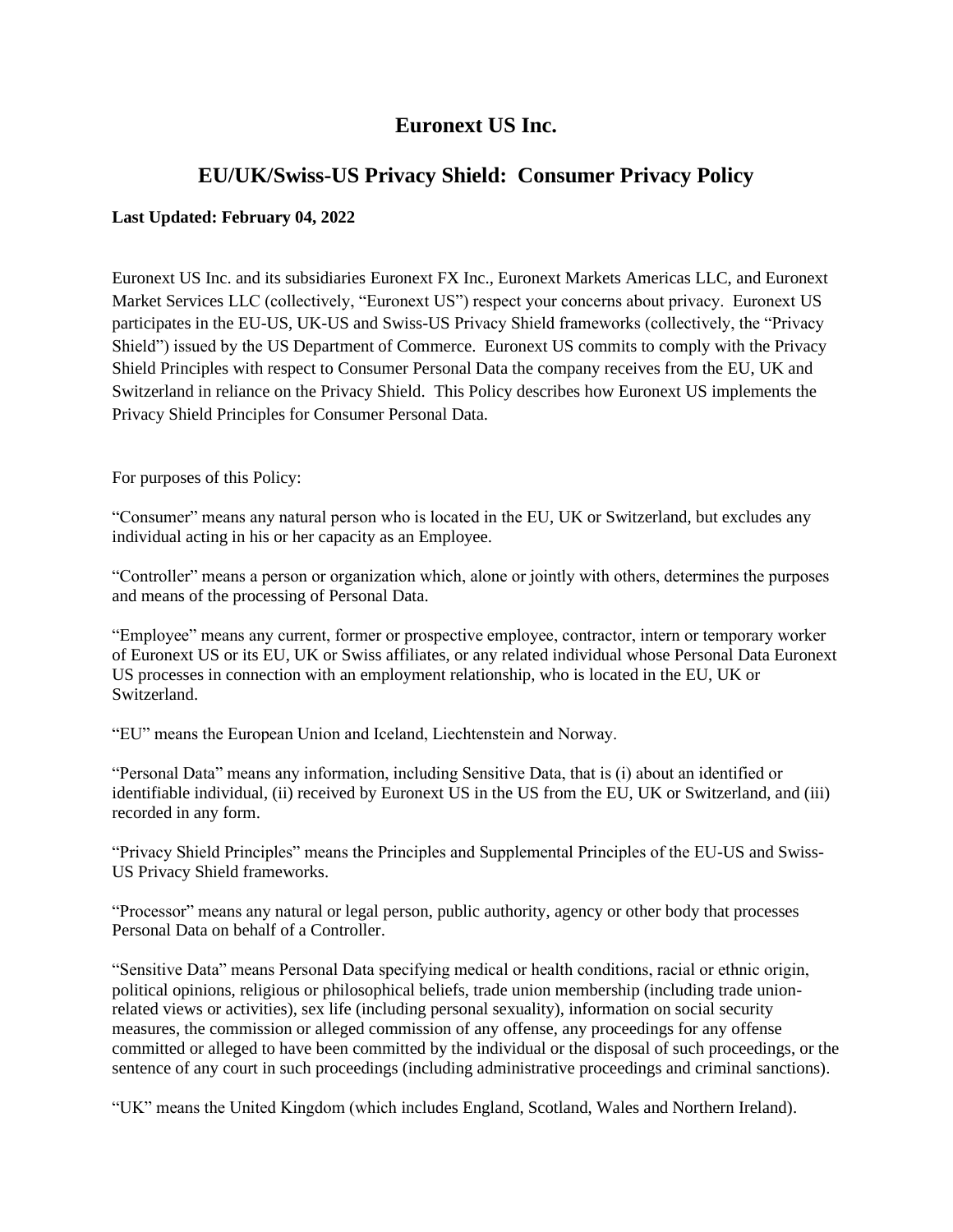Euronext US's Privacy Shield certification, along with additional information about the Privacy Shield, can be found at [https://www.privacyshield.gov.](https://www.privacyshield.gov/)

## **Types of Personal Data Euronext US Collects**

Euronext US obtains Personal Data about Consumers in various ways. For example, Euronext US collects Personal Data directly from Consumers when they visit Euronext US's websites or use Euronext US's services and platforms (collectively, the "Services"). The company may use this information for purposes such as to:

- Personalize and improve Consumers' experiences on the Services;
- provide the Services;
- market the Services:
- establish and manage Consumers' accounts;
- identify and authenticate Consumers so that they may use the Services;
- respond to requests and inquiries;
- operate, evaluate and improve Euronext US's business (including developing new services; enhancing and improving the Services; analyzing the Services; managing communications; performing data analytics and market research; and performing accounting, auditing and other internal functions); and
- protect against, identify and prevent fraud and other criminal activity, claims and other liabilities.

The types of Personal Data Euronext US collects directly from Consumers includes:

- Contact information (such as name, postal address, telephone number and email address);
- company name and job title;
- date of birth;
- passport information;
- driver's license or other government-issued identification numbers;
- login credentials for the Services;
- data collected automatically through the Services (such as IP address, unique device identifier, browser characteristics, device characteristics, operating system, language preferences, referring URLs, information on actions taken on the Services, and dates and times of activity); and
- other Personal Data found in content that Consumers provide, such as through Contact Us or similar features on the Services.

In addition, Euronext US obtains Personal Data, such as contact information and financial account information, of its vendors' representatives. Euronext US uses this information to manage its relationships with its vendors, process payments, and carry out Euronext US's contractual obligations.

Euronext US also may obtain and use Consumer Personal Data in other ways for which Euronext US provides specific notice at the time of collection.

Euronext US's privacy practices regarding the processing of Consumer Personal Data comply with the Privacy Shield Principles of Notice; Choice; Accountability for Onward Transfer; Security; Data Integrity and Purpose Limitation; Access; and Recourse, Enforcement and Liability.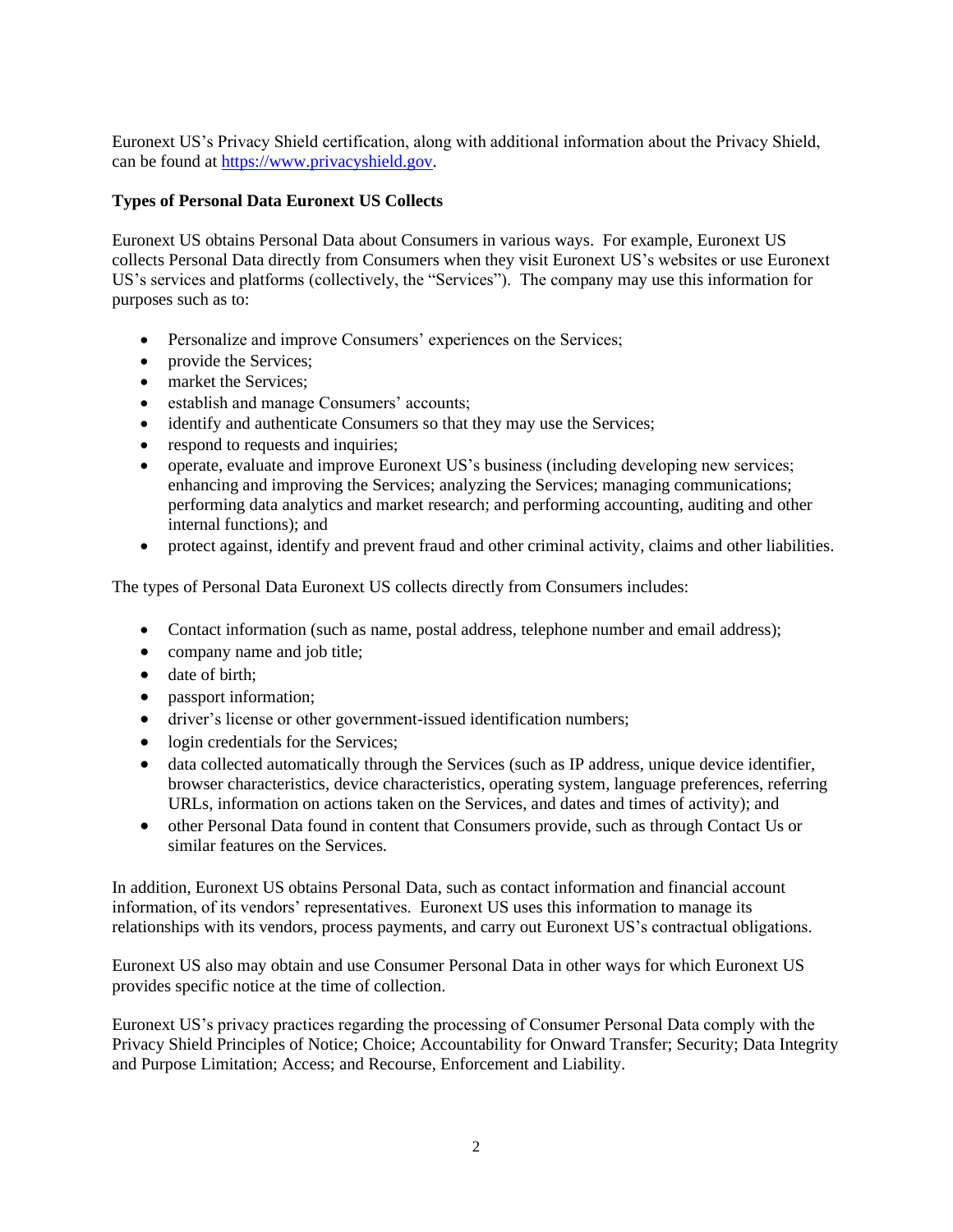#### **Notice**

Euronext US provides information in this Policy about its Consumer Personal Data practices, including the types of Personal Data Euronext US collects, the types of third parties to which Euronext US discloses the Personal Data and the purposes for doing so, the rights and choices Consumers have for limiting the use and disclosure of their Personal Data, and how to contact Euronext US about its practices concerning Personal Data.

Relevant information also may be found in notices pertaining to specific data processing activities.

#### **Choice**

Euronext US generally offers Consumers the opportunity to choose whether their Personal Data may be (i) disclosed to third-party Controllers or (ii) used for a purpose that is materially different from the purposes for which the information was originally collected or subsequently authorized by the relevant Consumer. To the extent required by the Privacy Shield Principles, Euronext US obtains opt-in consent for certain uses and disclosures of Sensitive Data. Consumers may contact Euronext US as indicated below regarding the company's use or disclosure of their Personal Data. Unless Euronext US offers Consumers an appropriate choice, the company uses Personal Data only for purposes that are materially the same as those indicated in this Policy.

Euronext US shares Consumer Personal Data with its affiliates and subsidiaries. Euronext US may disclose Consumer Personal Data without offering an opportunity to opt out, and may be required to disclose the Personal Data, (i) to third-party Processors the company has retained to perform services on its behalf and pursuant to its instructions, (ii) if it is required to do so by law or legal process, or (iii) in response to lawful requests from public authorities, including to meet national security, public interest or law enforcement requirements. Euronext US also reserves the right to transfer Personal Data in the event of an audit or if the company sells or transfers all or a portion of its business or assets (including in the event of a merger, acquisition, joint venture, reorganization, dissolution or liquidation).

#### **Accountability for Onward Transfer of Personal Data**

This Policy describes Euronext US's sharing of Consumer Personal Data.

Except as permitted or required by applicable law, Euronext US provides Consumers with an opportunity to opt out of sharing their Personal Data with third-party Controllers. Euronext US requires third-party Controllers to whom it discloses Consumer Personal Data to contractually agree to (i) only process the Personal Data for limited and specified purposes consistent with the consent provided by the relevant Consumer, (ii) provide the same level of protection for Personal Data as is required by the Privacy Shield Principles, and (iii) notify Euronext US and cease processing Personal Data (or take other reasonable and appropriate remedial steps) if the third-party Controller determines that it cannot meet its obligation to provide the same level of protection for Personal Data as is required by the Privacy Shield Principles.

With respect to transfers of Consumer Personal Data to third-party Processors, Euronext US (i) enters into a contract with each relevant Processor, (ii) transfers Personal Data to each such Processor only for limited and specified purposes, (iii) ascertains that the Processor is obligated to provide the Personal Data with at least the same level of privacy protection as is required by the Privacy Shield Principles, (iv) takes reasonable and appropriate steps to ensure that the Processor effectively processes the Personal Data in a manner consistent with Euronext US's obligations under the Privacy Shield Principles, (v) requires the Processor to notify Euronext US if the Processor determines that it can no longer meet its obligation to provide the same level of protection as is required by the Privacy Shield Principles, (vi) upon notice,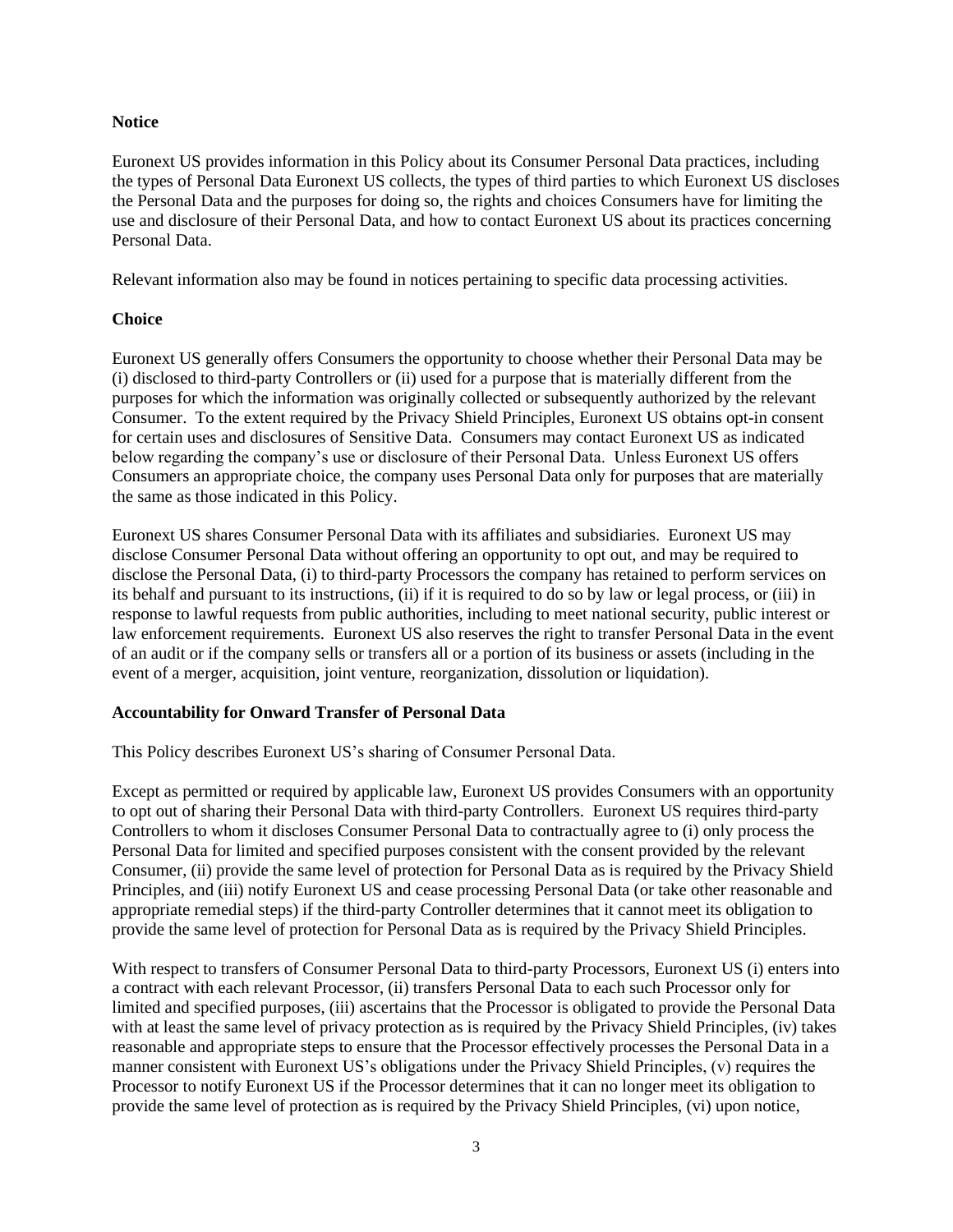including under (v) above, takes reasonable and appropriate steps to stop and remediate unauthorized processing of the Personal Data by the Processor, and (vii) provides a summary or representative copy of the relevant privacy provisions of the Processor contract to the Department of Commerce, upon request. Euronext US remains liable under the Privacy Shield Principles if the company's third-party Processor onward transfer recipients process relevant Personal Data in a manner inconsistent with the Privacy Shield Principles, unless Euronext US proves that it is not responsible for the event giving rise to the damage.

### **Security**

Euronext US takes reasonable and appropriate measures to protect Consumer Personal Data from loss, misuse and unauthorized access, disclosure, alteration and destruction, taking into account the risks involved in the processing and the nature of the Personal Data.

## **Data Integrity and Purpose Limitation**

Euronext US limits the Consumer Personal Data it processes to that which is relevant for the purposes of the particular processing. Euronext US does not process Consumer Personal Data in ways that are incompatible with the purposes for which the information was collected or subsequently authorized by the relevant Consumer. In addition, to the extent necessary for these purposes, Euronext US takes reasonable steps to ensure that the Personal Data the company processes is (i) reliable for its intended use, and (ii) accurate, complete and current. In this regard, Euronext US relies on its Consumers to update and correct the relevant Personal Data to the extent necessary for the purposes for which the information was collected or subsequently authorized. Consumers may contact Euronext US as indicated below to request that Euronext US update or correct relevant Personal Data.

Subject to applicable law, Euronext US retains Consumer Personal Data in a form that identifies or renders identifiable the relevant Consumer only for as long as it serves a purpose that is compatible with the purposes for which the Personal Data was collected or subsequently authorized by the Consumer.

#### **Access**

Consumers generally have the right to access their Personal Data. Accordingly, where appropriate, Euronext US provides Consumers with reasonable access to the Personal Data Euronext US maintains about them. Euronext US also provides a reasonable opportunity for those Consumers to correct, amend or delete the information where it is inaccurate or has been processed in violation of the Privacy Shield Principles, as appropriate. Euronext US may limit or deny access to Personal Data where the burden or expense of providing access would be disproportionate to the risks to the Consumer's privacy in the case in question, or where the rights of persons other than the Consumer would be violated. Consumers may request access to their Personal Data by contacting Euronext US as indicated below.

#### **Recourse, Enforcement and Liability**

Euronext US has mechanisms in place designed to help assure compliance with the Privacy Shield Principles. Euronext US conducts an annual self-assessment of its Consumer Personal Data practices to verify that the attestations and assertions Euronext US makes about its Privacy Shield privacy practices are true and that Euronext US's privacy practices have been implemented as represented and in accordance with the Privacy Shield Principles.

Consumers may file a complaint concerning Euronext US's processing of their Personal Data. Euronext US will take steps to remedy issues arising out of its alleged failure to comply with the Privacy Shield